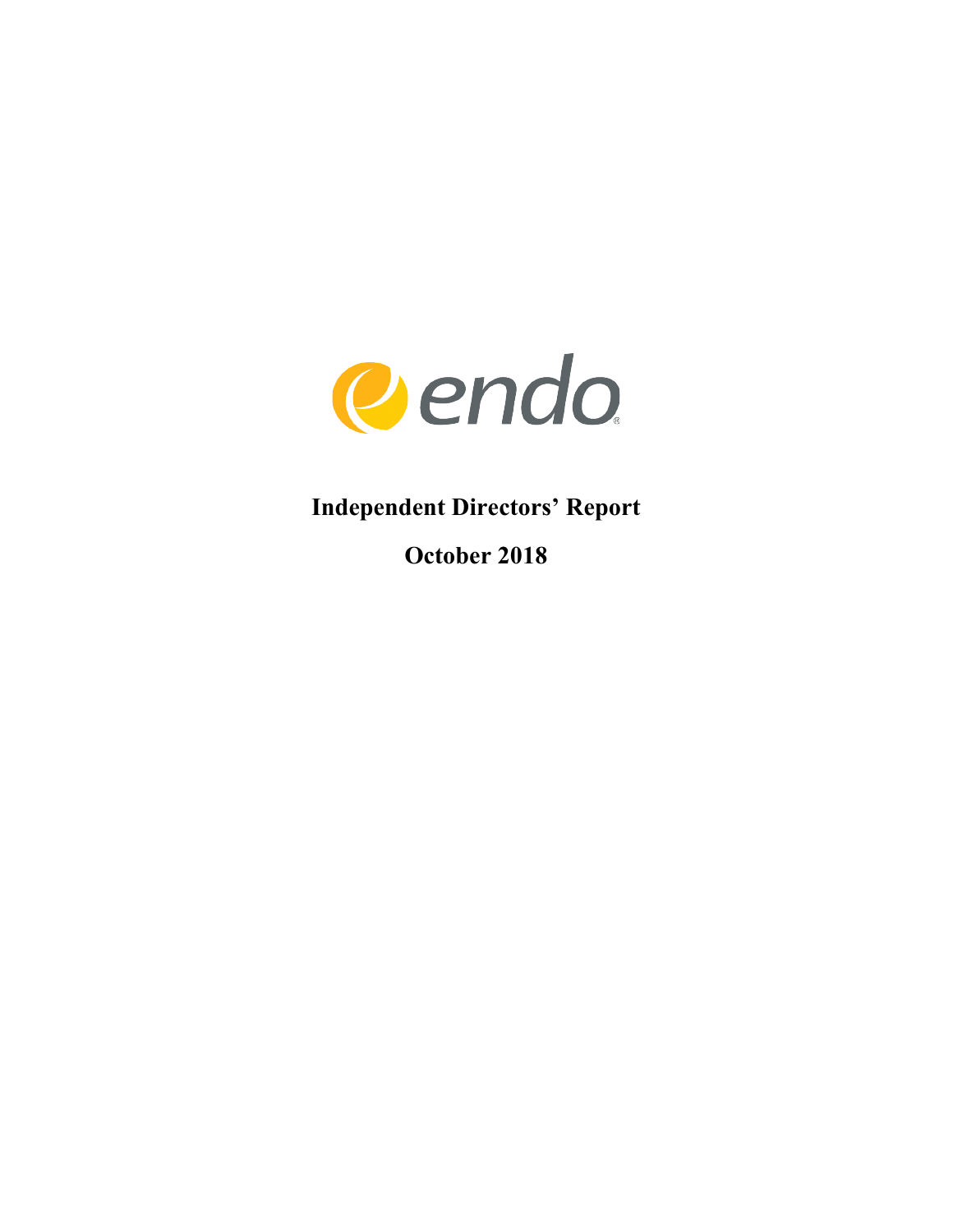#### **INTRODUCTION**

Since its founding as a family business in 1920, Endo International plc ("we," "Endo" or the "Company") has evolved into a generics and specialty branded pharmaceutical company with an innovative suite of branded and generic medications helping millions of patients lead healthier lives. Our specialty branded products include therapies to treat and manage conditions in urology, urologic oncology, endocrinology, pain and orthopedics, together with lifesaving sterile injectable products. Our generic products include solid oral extended-release tablets, solid oral immediate-release tablets, liquids, semi-solids, patches, powders, ophthalmics and sprays in several therapeutic areas, including urology, central nervous system disorders, immunosuppression, oncology, women's health, cardiovascular disease and pain management.

We are deeply concerned about the opioid abuse crisis, a public health challenge unprecedented in scope, severity and complexity. We believe ameliorating this crisis will require intensive collaboration among the multiple stakeholders involved in our healthcare system working to balance access to pain care medications for appropriate patients while aggressively mitigating the risks of opioid abuse.

We have strived to implement this balance in our own business and have voluntarily taken numerous steps to mitigate risks related to the sale of opioid medications that benefit millions of patients who use them as prescribed. We maintain a robust corporate compliance program, voluntarily ceased promotion of opioid medications, voluntarily eliminated the Company's entire pain salesforce, voluntarily withdrew Opana ER from the market, voluntarily discontinued research and development on new opioid products and enhanced anti-diversion measures.

#### **BOARD OVERSIGHT AND MONITORING**

Endo's compliance program, which is overseen and monitored by the Company's Board of Directors (the "<u>Board</u>"), is critical to helping maintain Endo's compliance with the various laws and regulations applicable to pharmaceutical companies, including with respect to the sale of opioid medications. The program also facilitates the Company's compliance with internal policies, which in some cases go beyond what laws and regulations require. (Please see below under "Historical and Existing Compliance Measures*"* for a more fulsome discussion of Endo's compliance program.)

As part of the Board's compliance oversight and monitoring function, it established a standing Compliance Committee comprised of independent directors. [1](#page-1-0) The Compliance Committee assists the Board by reviewing and overseeing compliance with federal health care program and FDA requirements as well as the obligations of Endo's 2014 Corporate Integrity Agreement

<span id="page-1-0"></span><sup>&</sup>lt;sup>1</sup> Until 2014, the Audit Committee was responsible for assisting the Board with its compliance oversight and monitoring function. In 2014, the Board established a Subcommittee of the Board's Operations Committee which assumed compliance oversight responsibilities from the Audit Committee. In 2018, the Operations Committee changed its name to the Compliance Committee.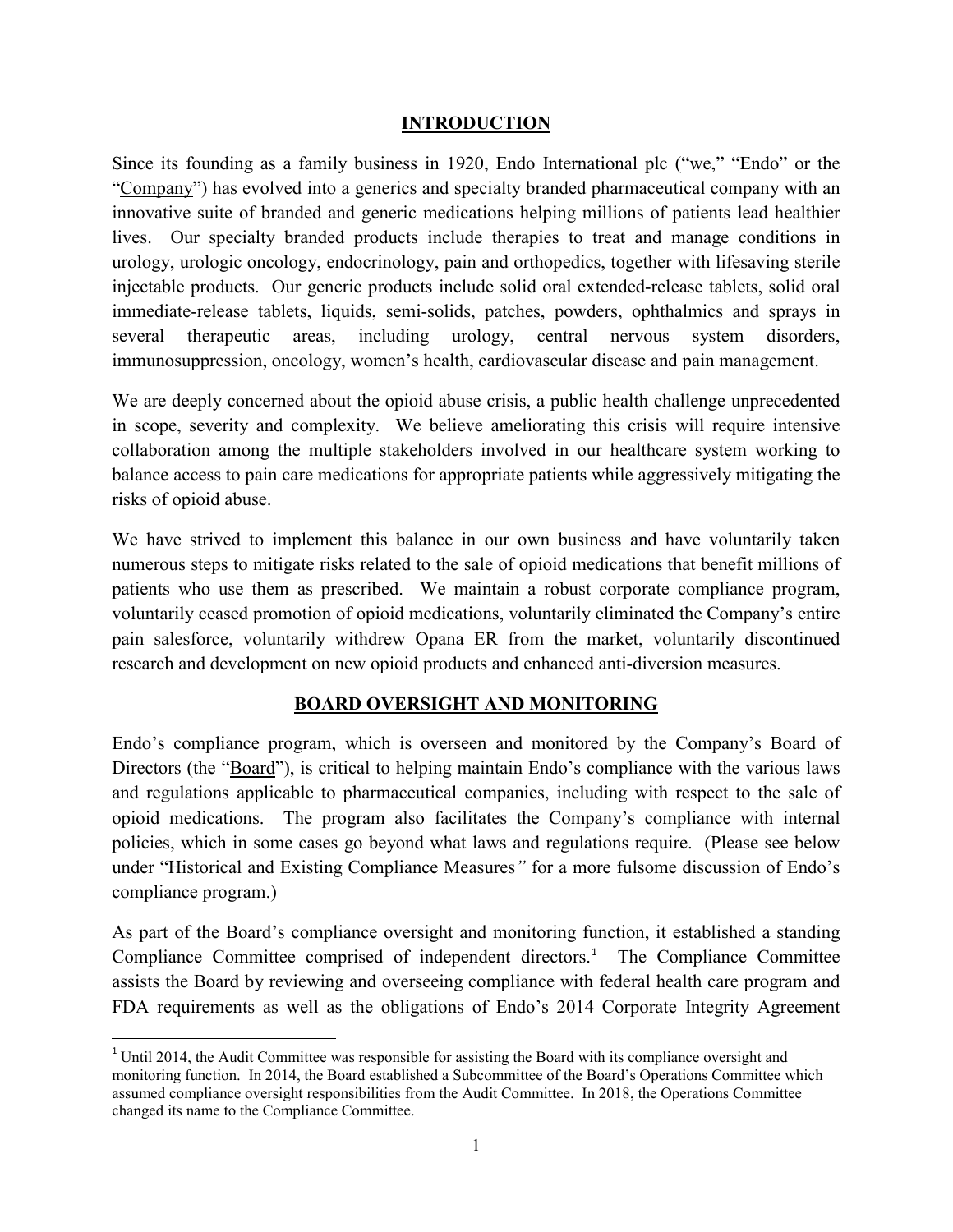("CIA"). Prior to joining the Compliance Committee, all members receive training regarding the responsibilities of board members and corporate governance. In addition, all Board members receive annual compliance training. The Compliance Committee meets formally at least quarterly, with regular informational meetings occurring between the formal meetings, during which the Compliance Committee receives updates from the Chief Compliance Officer on various key matters, including compliance program requirements and related activities, the adoption and implementation of policies, procedures and practices designed to achieve compliance with applicable federal health care program and FDA requirements, monitoring and investigations, and external developments. The meetings include executive sessions with the Chief Compliance Officer and the Compliance Committee's independent external legal counsel (Covington & Burling LLP).

In addition to the Compliance Committee's oversight of compliance matters, the Board also oversees the management of risks associated with the evolving opioid litigation through Endo's Chief Legal Officer, who provides the Board with a comprehensive report of all material litigation matters affecting Endo on at least a quarterly basis. The Chief Legal Officer separately engages in regular discussions with individual Board members on litigation matters. The Chief Executive Officer also holds regular teleconferences with individual Board members and a teleconference with the full Board on at least a monthly basis.

The Board is regularly apprised of Endo's policies and procedures relating to lobbying activities, both direct and indirect, as well as the process utilized by Endo's Political Action Committee for decision making and resource allocation in connection with lobbying and advocacy efforts. Endo seeks to educate policymakers through well-informed policy positions on issues that impact its business. Endo's Code of Conduct (the "Code") governs how the Company participates in the political process as well as how its employees, in their capacity as such, engage in political activities so that such political participation is appropriate, ethical and lawful. Contributions and expenditures are disclosed on Endo's website at [http://www.endo.com/our](http://www.endo.com/our-responsibility/advocacy-and-lobbying)[responsibility/advocacy-and-lobbying](http://www.endo.com/our-responsibility/advocacy-and-lobbying) as required by law and pursuant to the Company's September [2](#page-2-0)013 agreement with Trillium Asset Management and the Christopher Reynolds Foundation.<sup>2</sup>

# **RECENT RISK MITIGATION EFFORTS**

Since Paul Campanelli became Endo's President and Chief Executive Officer in September 2016, the Company has voluntarily taken numerous steps, including some to the financial detriment of the Company, to mitigate risks related to the sale of opioid medications. These steps include: (i) ceasing promotion of all opioid medications, including the elimination of the Company's entire pain product salesforce; (ii) withdrawing Opana ER (oxymorphone hydrochloride extended release) from the market (as more fully discussed in the following

<span id="page-2-0"></span><sup>&</sup>lt;sup>2</sup> Endo acknowledges receipt of additional materials relating to advocacy and lobbying efforts from the Investors for Opioid Accountability (the "IOA"). We will review the materials and endeavor to work with the IOA regarding board oversight and disclosure of our political lobbying and advocacy efforts.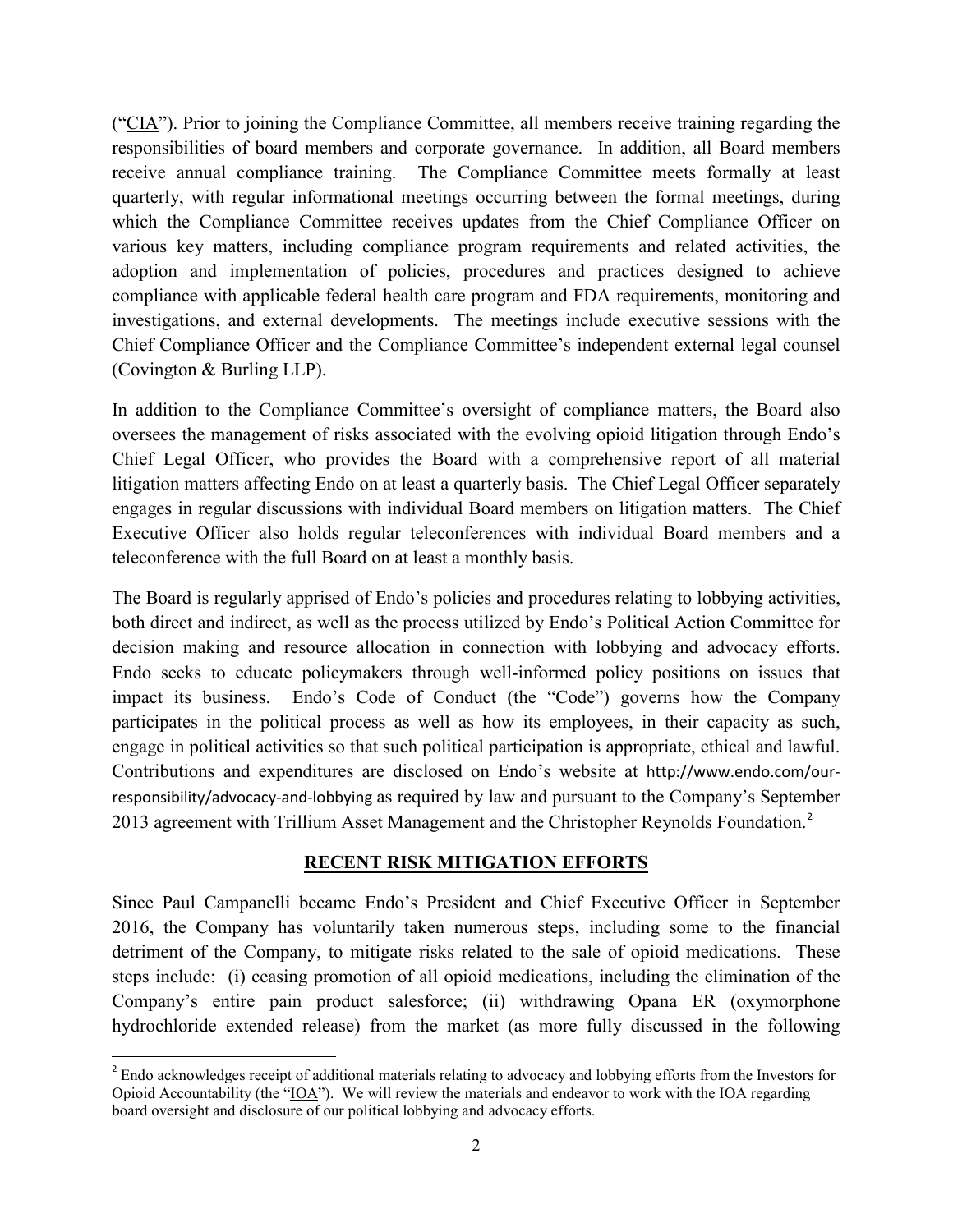paragraph); (iii) discontinuing the research, development and launch of all new opioid medications; and (iv) enhancing anti-diversion measures, including product serialization aimed at thwarting counterfeiting and theft to protect patient safety; (v) supporting continuing medical education under the FDA's Risk Evaluation and Mitigation Strategy ("REMS") program.

Effective January 2017, Endo voluntarily ceased promotion of all opioid medications in the U.S. and eliminated its entire U.S. pain product salesforce. Endo believes it was the first pharmaceutical company to take this step. In 2018, we also stopped promoting opioid medications to healthcare providers in Canada. As a result, Endo no longer promotes opioid medications to healthcare providers ("HCPs") anywhere.

In March 2017, the U.S. Food and Drug Administration's (the "FDA") Drug Safety and Risk Management and Anesthetic and Analgesic Drug Products Advisory Committees (the "Advisory Committee") voted 18 to eight, with one abstention, that the benefits of reformulated Opana ER no longer outweighed its risks in light of misuse, abuse and diversion of the product. During the Advisory Committees' discussion, a majority of members expressed their preference that reformulated Opana ER remain on the market with additional regulatory restrictions to mitigate the risk of abuse. Nevertheless, in June 2017, the FDA requested that Endo voluntarily withdraw Opana ER from the market. The FDA noted that this was the first time it had requested the market withdrawal of a currently marketed product due exclusively to the public health consequences of abuse rather than the product's safety and efficacy when used as intended. After careful consideration and consultation with the FDA, Endo began voluntarily coordinating an orderly market withdrawal of Opana ER during the second quarter of 2017 and ceased its sales of the product completely by September 2017. Endo subsequently requested that the FDA withdraw its approval of the product's New Drug Application and expects that the FDA will act on that request in the coming months.

In the meantime, Endo continues to provide support for continuing medical education ("CME") programs as required by the FDA's extended-release, long-acting opioid REMS. The REMS CME support obligations apply class-wide to all manufacturers of extended-release, long-acting opioids. Recent CMEs supported pursuant to the REMS have included programming by Johns Hopkins University, Boston University and state medical societies addressing safe opioid prescribing. Endo is also required by the FDA to participate in certain opioid-related postmarketing research activities.

As a manufacturer of controlled substances, including certain opioid medications, the Company maintains programs for overseeing and tracking shipments for signals of potential diversion. The programs use various suspicious order management validation methods to evaluate individual orders. If an investigation determines that an order is suspicious, the order is not shipped and prompt notification is provided to the U.S. Drug Enforcement Agency in the United States or to Health Canada in Canada. Endo's Pharmacovigilance and Risk Management Department reviews adverse event reports received via post-marketing surveillance. When the Company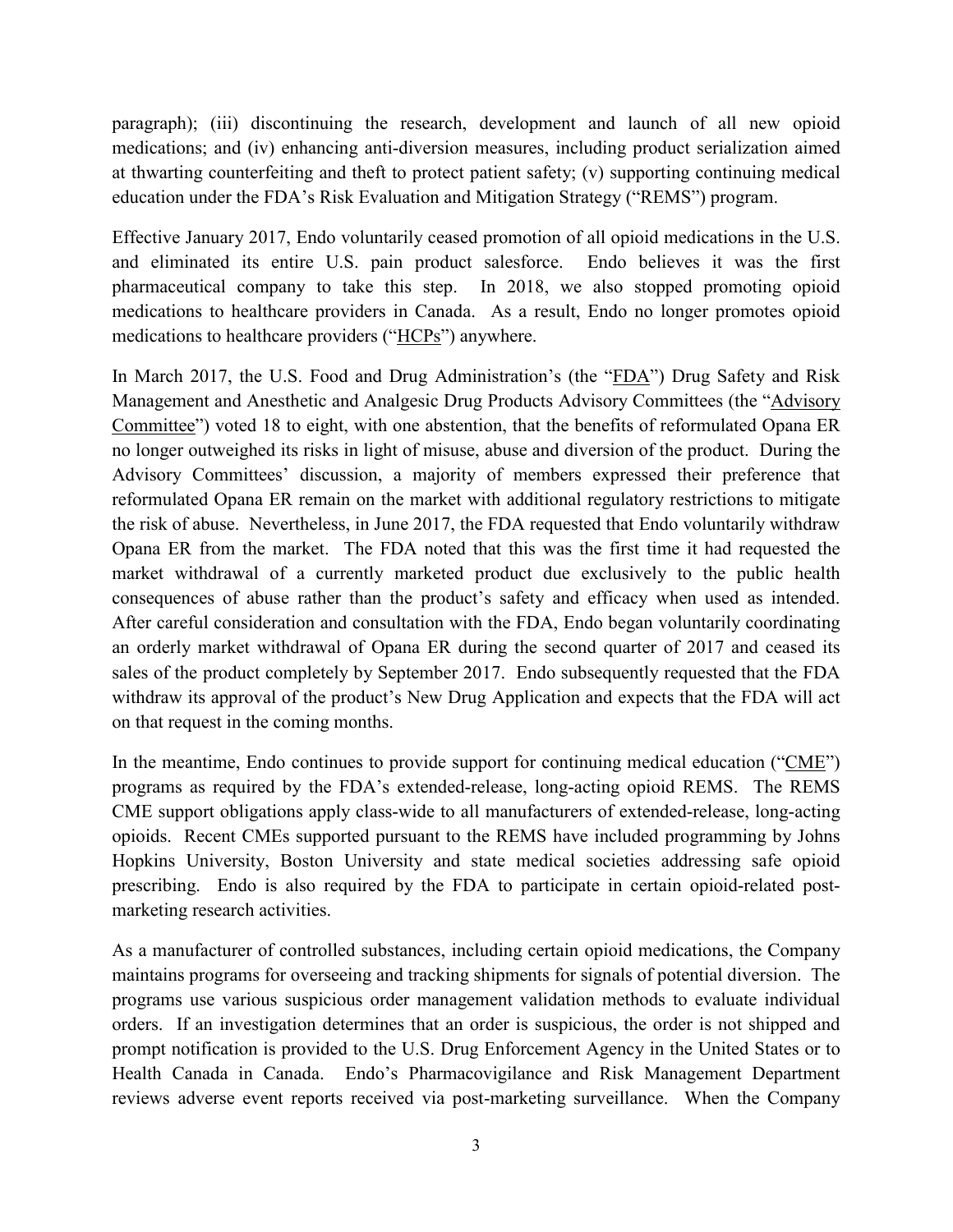promoted its opioid medications to HCPs, it also monitored a number of secondary surveillance databases (including the NAVIPPRO and RADARS databases) and the FDA Adverse Reporting System for signs of potential abuse and/or misuse of certain branded opioid products.

#### **HISTORICAL AND EXISTING COMPLIANCE MEASURES**

Endo's Code of Conduct governs the Company's internal and external interactions, including with patients, healthcare providers, payors, suppliers, government officials, the healthcare community and shareholders. The Code applies to every person conducting business for Endo and to all Endo locations, subsidiaries and affiliates. Due to local law, some Code provisions may be supplemented by policies or standards to address local requirements. Any employee who violates the Code, Company policy or applicable laws is subject to disciplinary action, up to and including termination. The Code is publicly available at www.endo.com.

The Code details, among other things, the role of Endo's Compliance and Business Practices Department (the "Compliance Department"). The Compliance Department, which directly oversees Endo's compliance program, establishes clear rules of business conduct, educates and trains employees, and conducts ongoing monitoring to confirm that the compliance program is operating as intended and to enhance its effectiveness. $3$  The Compliance Department also maintains Global and U.S. Compliance Committees comprised of members of the Company's Executive Leadership Team and other senior leaders. The Global and U.S. Compliance Committees oversee, assess and enhance Endo's compliance program as needed across all of Endo's business segments.

Endo's robust compliance program, operated by the Compliance Department, has continued to evolve since its establishment in 2004. Endo's policies and procedures have been periodically updated and augmented to respond to changes in the compliance environment and to address new business and legal risks. Endo's compliance program incorporates the fundamental elements of an effective compliance program including:

- Written policies, procedures and standards of conduct to provide guidance on proper promotional activities and policies designed to prohibit improper promotion of our products;
- Chief Compliance Officer and Compliance Committee;
- Training, education and implementation of standards;
- Effective lines of communication including messages from senior level leaders regarding commitment to compliance;

<span id="page-4-0"></span><sup>&</sup>lt;sup>3</sup> As discussed above, Endo's Board oversees the compliance program through a Compliance Committee that receives at least quarterly updates on Endo's compliance program through Endo's Chief Compliance Officer, who reports directly to Endo's Chief Executive Officer.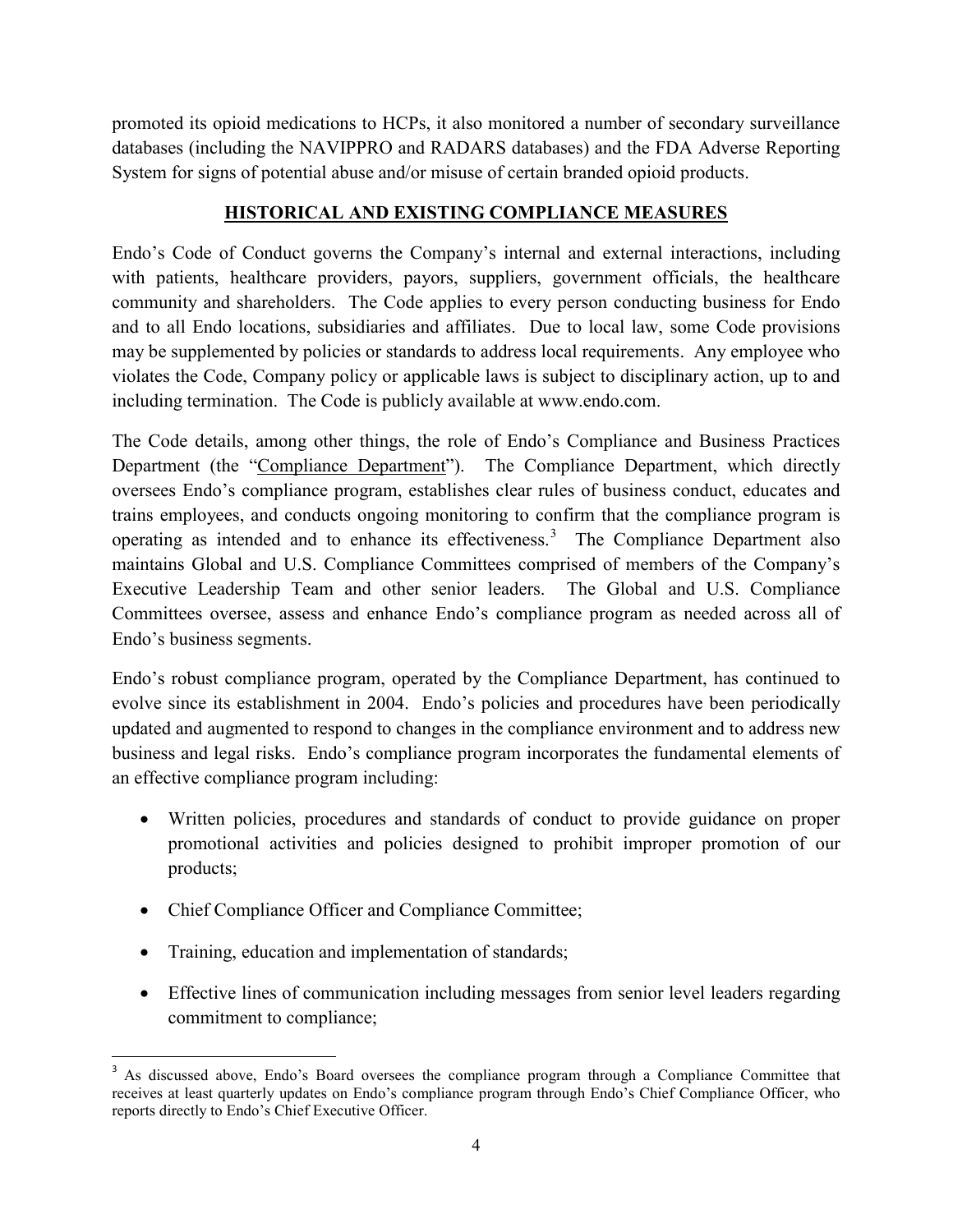- Auditing and monitoring;
- Oversight and enforcement of standards including well-publicized disciplinary guidelines; and
- Prompt corrective responses.

In addition, the Compliance Department promotes and supports ongoing education and training of employees on legal requirements and Company policies and procedures. It also oversees the monitoring and auditing of compliance with those requirements, policies, and procedures, including compliance with the requirements of the CIA.

In February 2014, Endo entered into the CIA, which is a 5-year agreement with the U.S. Department of Health and Human Services Office of the Inspector General ("OIG"). Pursuant to the CIA, Endo developed and implemented a Field Force Monitoring Program ("FFMP") to evaluate and monitor its sales representatives' interactions with HCPs<sup>[4](#page-5-0)</sup> as well as a Non-Promotional Monitoring Program ("NPMP") to evaluate adherence to policies and procedures for consultant arrangements, research-related arrangements, and grants for Independent Medical Education. These programs promote adherence to policies and procedures and inform corrective actions, including employee coaching, policy and procedure changes, and enhanced training and communications.

During the term of the CIA, the OIG has required Endo to perform records reviews for two opioid products. Endo also conducted live speaker program monitoring and field sales ridealongs for branded opioid products. Endo reported findings from the reviews and the monitoring and ride-along programs to OIG. No material errors were found during the required CIA Independent Review Organization review of Endo's systems, processes, policies, procedures and practices relating to CIA-covered functions, which included review of certain transactions related to branded opioid medications.

The Compliance Department has also implemented a Risk Assessment and Mitigation Process ("RAMP") to standardize and centralize risk assessments relating to promotional activities. Specifically, RAMP is designed to identify risks associated with the sales, marketing and promotion of products that are actively promoted. Based on the outcome of the risk identification component of RAMP, Endo develops risk mitigation tactics designed to address those identified potential risks.

Endo's Compliance Department plans to continue with the FFMP, NPMP and RAMP programs following the expiration of the CIA for the non-opioid medications that are actively promoted, which are the only kind of products promoted by Endo.

<span id="page-5-0"></span><sup>&</sup>lt;sup>4</sup> The FFMP includes (1) Speaker Program Monitoring; (2) direct field observations of sales representatives; and (3) monitoring and review of other records related to sales representatives' interactions with HCPs.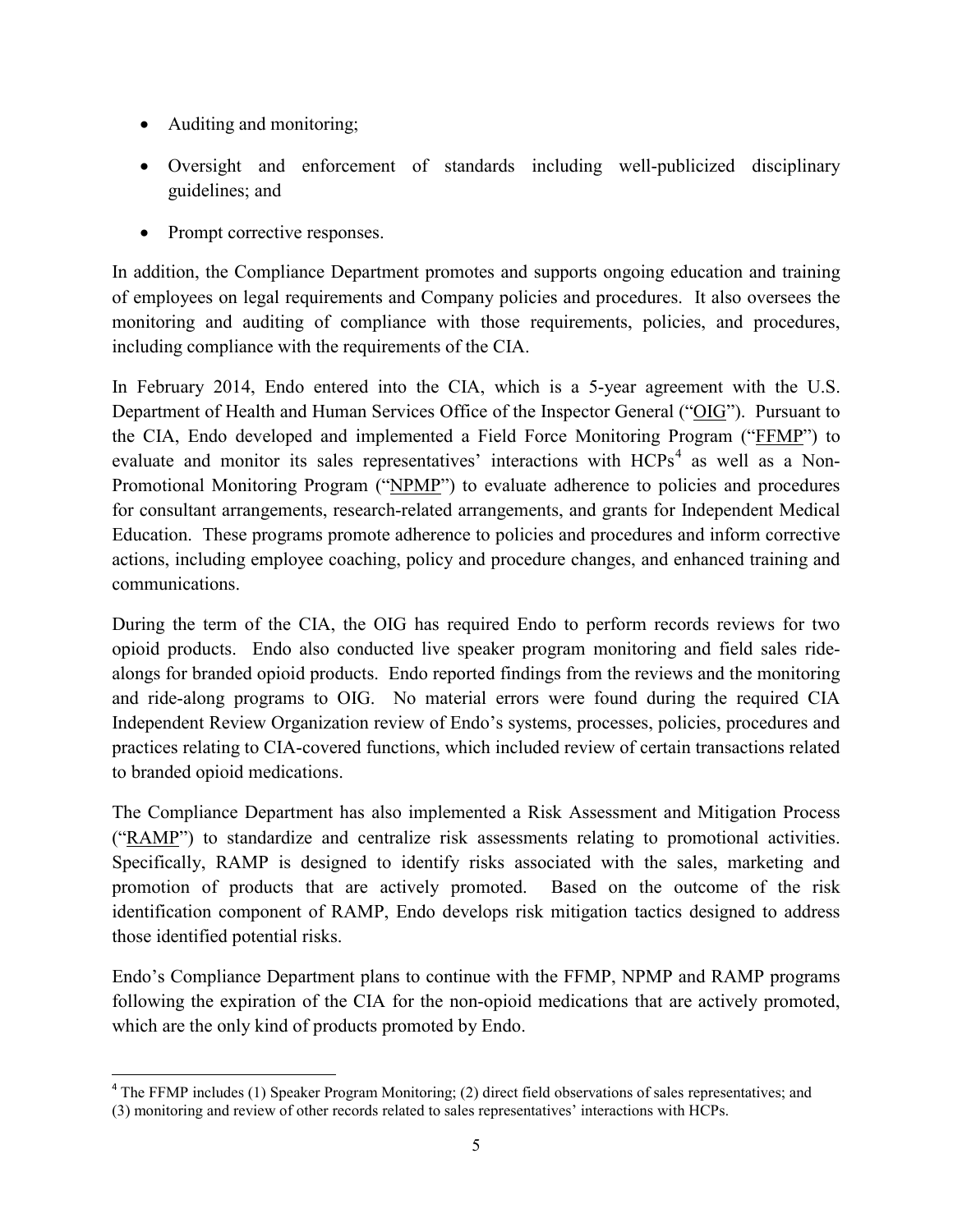Endo's Code of Conduct mandates compliance with legal requirements and Company policies and procedures, including those related to (1) the review and approval of promotional materials; (2) salesforce training, conduct and oversight; and (3) the identification of HCPs eligible for sales calls. These provisions are summarized below.

### **1. Review and approval of promotional materials**

The Code mandates that promotional materials and communications be approved by appropriate personnel, be on label, accurate and not misleading, and comply with applicable legal, regulatory and local standards. To help facilitate compliance with these standards, the Company maintains a Marketing and Advertising Review Committee ("MARC"). MARC's functions include review and approval of promotional materials. MARC is a cross-functional team comprised of representatives from the Company's legal, regulatory, medical science, and marketing departments. MARC review is intended to result in promotional materials that, as the Code requires, are "accurate, truthful, non-misleading, and compliant with all applicable Legal, Regulatory Affairs, Medical Science requirements, and Endo policies."

As noted above, the Company voluntarily disbanded its entire U.S. pain salesforce and ceased promoting opioid medications throughout the United States effective January 2017. Up to that point, MARC reviewed and approved all branded opioid-related promotional materials, including internal sales training materials. Promotional materials approved by MARC for distribution to external audiences such as HCPs were also submitted to the FDA's Office of Prescription Drug Promotion ("OPDP") with Form 2253, as required by 21 C.F.R. § 314.81(b)(3), prior to their first use. The Form 2253 process provides OPDP with the opportunity to review promotional materials used by pharmaceutical companies for compliance with the Federal Food, Drug and Cosmetic Act and applicable FDA regulations, and to issue warning letters in the event that OPDP's review reveals a potential violation. Pursuant to this process, the Company submitted to the FDA all branded opioid-related promotional materials meant for distribution to external audiences and the FDA never issued a warning letter to Endo regarding such materials.

A similar process applied in Canada prior to Endo's voluntary decision to cease opioid promotion in that country. Canadian promotional materials were reviewed by a cross-functional team, and materials meant for distribution to external Canadian audiences were submitted to the Pharmaceutical Advertising Advisory Board ("PAAB") prior to use. PAAB is a Canadian regulator whose preclearance service is required by Health Canada for advertising directed to healthcare professionals. The Company's opioid-related promotional materials were pre-cleared by PAAB and only those pre-cleared materials were used by the Company.

# **2. Salesforce training and oversight**

The Code sets forth standards for employee interactions with healthcare professionals. With respect to all of the Company's pharmaceutical medications, including opioid products, the Code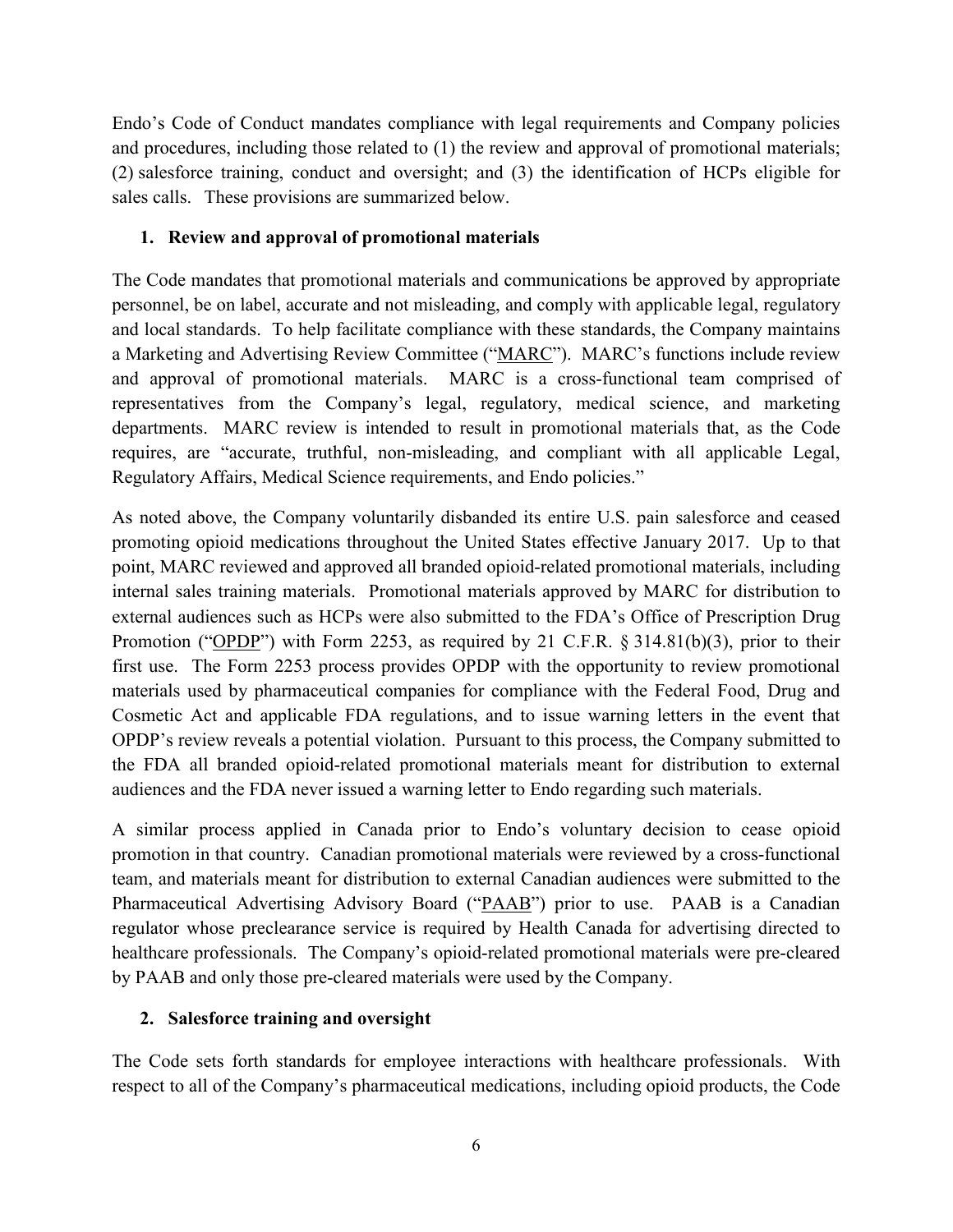requires "truthful and ethical communications that will help healthcare professionals make informed and independent decisions" about such products using only approved "promotional materials and communications that are on label, accurate, not misleading and [that] comply with applicable regulatory and local standards" and "[p]rovide fair balance."

When the Company had a pain product salesforce, that organization was trained and monitored for compliance with the Code and related policies and procedures. Training materials and presentations consistently informed and reminded the pain product sales organization of their obligations under the Code, which included conveying not only the features and benefits of the product, but also product limitations and risks, including as applicable black box warnings about the risks of misuse, abuse and addiction. These requirements were reiterated in regular training sessions as well as during regional and national salesforce meetings. To encourage and monitor compliance with policies and trainings, district managers and regional directors regularly supervised pain product sales representatives in the field. A formal component of that supervision process was observation of, and feedback about, the individual sales representative's presentation of fair and balanced messaging. Consistent adherence to the approved fair and balanced messaging during discussions with appropriate HCPs was also a component of performance evaluations for pain product sales representatives. Failure to comply with policies on responsible promotion could be grounds for termination or other employee disciplinary actions.

# **3. Identification of healthcare providers eligible for sales calls**

When the Company had a pain product salesforce, Endo took steps to limit which prescribers would receive sales calls for branded opioid products based on various criteria, such as approved specialties.

The Code requires employees to report any knowledge or suspicion about the improper handling, transfer, loss or diversion of a controlled substance. The Company's Abuse and Diversion Detection Program ("ADD Program") has included: (1) establishing procedures and avenues for employees to report any suspected abuse, diversion or inappropriate prescribing; (2) training employees on their obligation to report any such activities; and (3) establishing disciplinary consequences for non-compliance. Among other things, the ADD Program required the pain product salesforce to report to Endo's legal department situations suggesting that a healthcare provider might be involved in the abuse or diversion of opioids. The Company maintained a list of healthcare providers suspected of inappropriate prescribing for internal purposes and forbade its salesforce from promoting to anyone on the list as Endo did not want its products promoted to prescribers with even suspected diversion or inappropriate prescribing habits.

In addition, as a manufacturer of opioid medication, Endo maintains robust, highly specialized suspicious order monitoring ("SOM") programs, which evaluate orders for opioid medication based on quantity, size, and frequency. A customer's historical order data is used to calculate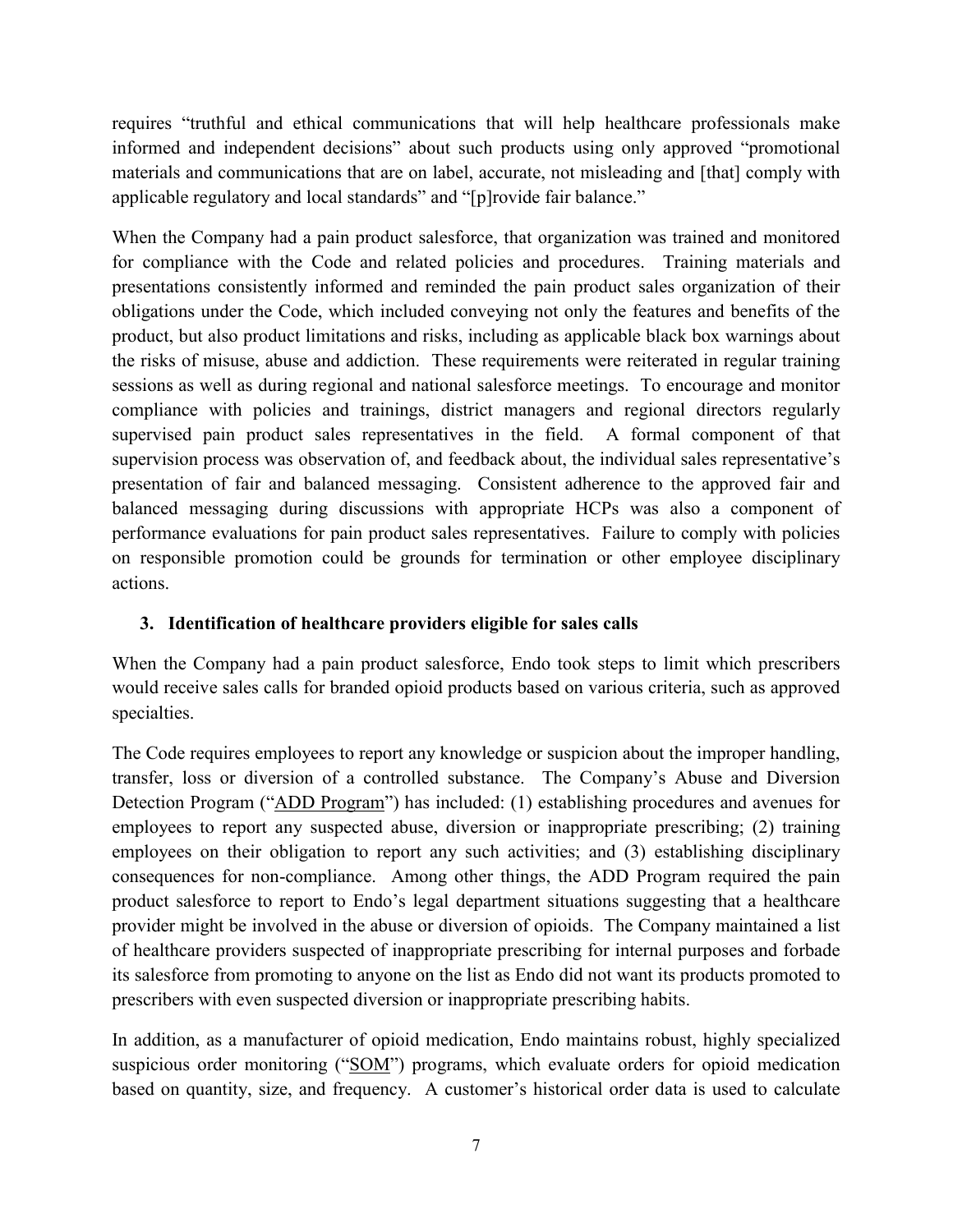benchmark amounts and, if an order is greater than the set benchmark amount, such order will be placed on hold, pending further investigation. If an order of interest is ultimately not determined to be a suspicious order, the order is released and shipped to the customer. However, if the investigation reveals that the order of interest is a suspicious order, the order is not shipped and the U.S. Drug Enforcement Agency is notified.

#### **INCENTIVE COMPENSATION TIED TO COMPLIANCE WITH ENDO'S POLICIES AND PROCEDURES**

Incentive compensation for sales personnel is linked not only to overall Company sales performance and attainment of sales goals but also to compliance objectives. Historically, incentive compensation for the pain product sales organization was dependent upon compliance with the Code (including all applicable laws and regulations as well as Company policies and procedures) and conduct consistent with Endo's Core Values<sup>[5](#page-8-0)</sup> and other Company guidance. The incentive compensation program was designed to avoid incentivizing inappropriate promotion. For example, if it was determined that a sales representative met sales goals or objectives in an unethical and/or non-compliant manner, the policy required withholding of such sales representative's incentive compensation for the quarter during which the violation occurred. Additionally, a report would be filed with the Compliance Department. Endo could also withhold incentive compensation for additional quarters, depending on the facts and circumstances. Any sales representative who violated the Code was also subject to discipline up to and including termination.

Endo's non-sales personnel incentive compensation program rewards the achievement of overall Company financial objectives and takes into account strategic, operating and compliance considerations. Awards are also based on employees' individual performance<sup>[6](#page-8-1)</sup> and achievement against individual objectives and their demonstration of Endo's Core Values.

In addition, pursuant to discussions with the Investors for Opioid Accountability and in light of its request, the Company recently expanded its compensation recovery policy, applicable to senior management, to permit the Company to (1) recover cash incentive awards in addition to equity-based incentive awards and (2) seek recoupment of incentive awards for material financial harm to the Company caused by the senior management employee's material misconduct or gross negligence, as well as fraud or intentional misconduct.

<span id="page-8-0"></span><sup>&</sup>lt;sup>5</sup> Endo's Core Values shape how employees work together and define the behaviors that drive Endo's success. The Core Values are: Customer Focus – deliver quality products and superior service to those who rely on us; Performance Driven –execute flawlessly to achieve results; Integrity –uphold an ethical and honest character; Collaboration – unite to empower and build strong working relationships; and Quality and Continuous Improvement –fulfill a promise to deliver the best.

<span id="page-8-1"></span><sup>&</sup>lt;sup>6</sup> All employees pledge the following when they submit their annual performance goals: "Compliance Integrity" Pledge: With this submission, I am acknowledging that my performance towards my goals and objectives will be achieved in accordance with Endo's Code of Conduct and company policies."